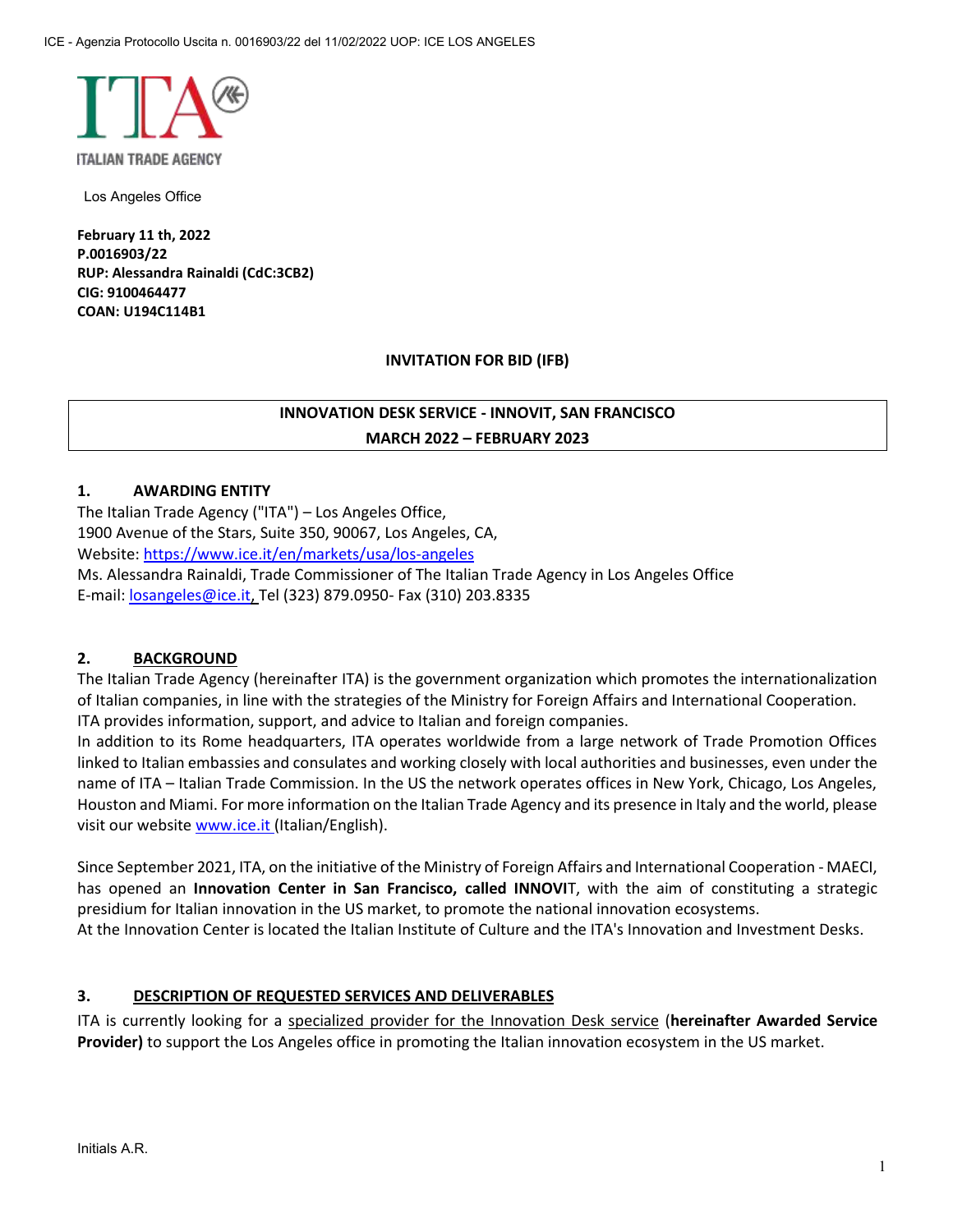

# **Desk's Deliverables:**

#### **a) Market analysis**

- prepare and update, on semestral basis, market reports focused on innovation topics (innovation ecosystem in US, Cleantech, Cybersecurity, AI, etc.).
- Identify key U.S. interlocutors for the innovation ecosystem industry (venture capitalist, business angels, banks, incubators, accelerators, University, Research Center, and any other counterpart interested in collaborating and investing in Italian startups), through desk research, net- working and participation in event and exhibitions.
- build and update, on a monthly basis, a database of professionals in the innovation ecosystem.

#### b) **Promotional activities**

organization of ITA promotional initiatives (Fairs, Seminars, Webinars, Incoming in Italy, etc.) carried out by ITA Los Angeles in the Innovation/startup sector in close collaboration with the Technology/startup Unit of the Rome Headquarter, according to the annual promotional program. For 2022 and early 2023, are planned the following activities: Global Startup Program 3rd edition, TechCrunch Disrupt, East Meets West, Cleantech Forum, CES 2023, Innovation Talks, Innovation Days and also incoming in Italy (BIAT, SMAU, Maker Faire, etc…).

This list of initiatives is indicative and not exhaustive as other activities not currently planned may be included. In addition, other events may also be scheduled on a client/supplier basis.

Identification of new events suitable for the promotion of the Italian innovation ecosystem, which may constitute new business opportunities.

#### c) **Assistance**

- providing free and paid assistance services to Italian startups, innovative SME's and intermediary organization (Research Centers, Universities, etc…) interested in entering the US market and reaching American counterparts.
- providing free and paid assistance services to American counterparts interested in creating a partnership or in investing in Italian startup or innovative companies.

#### **d) Information and Communication**

create and distribute, on a weekly basis, set of news on innovation opportunities in Silicon Valley addressed to the Italian ecosystem (startups, innovative SME's, Research Centers, Universities, etc…) or/and other informative products.

#### e) **Administrative activities**

- management the administrative process of all the above activities including the drafting of contracts and all the public procurement activities.
- quarterly reports on the activities carried out, one of which as final report at the end of the contract.

For this purpose, the awarded service provider should appoint a well-qualified **project manager** who will act as **Innovation Desk project manager** (referred to herein as the "**Innovation Desk**").

The **Innovation Desk** will actively and closely collaborate with the ITA Los Angeles office, and the other offices in the US network, under the coordination and supervision of the ITA Trade Commissioner in Los Angeles, as an interface between ITA Los Angeles Office and the Technology/startup Unit in Italy.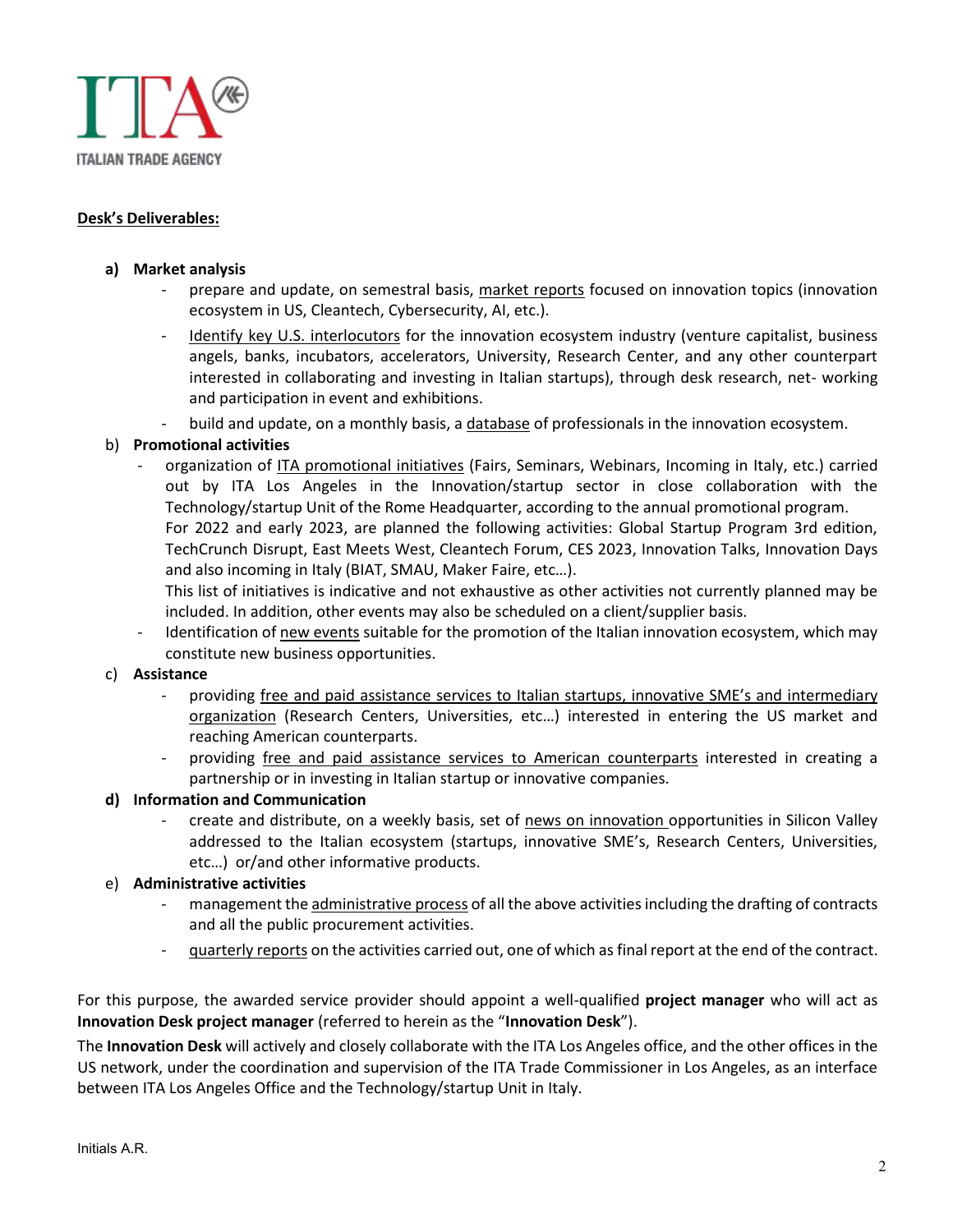

For the accomplishment of the above activities, the **Innovation Desk** is required to work at the Innovation Center (INNOVIT) in San Francisco **at least 3 business days per week** and to guarantee the presence during the promotional events scheduled.

Moreover, the Desk can be required for business missions in the US and in Italy, previous authorization by the Trade Commissioner of the ITA Los Angeles Office, at its sole discretion, according to ITA employees' travel policy and regulations.

# **4. KEY PERFORMANCE INDEX**

The following are minimum annual targets (the "Minimum Targets") which the **Awarded Service Provider** shall be obligated to meet during the contract:

|                | <b>Index</b>           | <b>Description</b>                               | <b>Target</b> | Weight |      |
|----------------|------------------------|--------------------------------------------------|---------------|--------|------|
|                |                        |                                                  |               | %      |      |
|                |                        | Identify new relevant contacts of the            |               |        |      |
| 1              |                        | US innovation ecosystem (Research                |               |        |      |
|                |                        | Center, Incubators, Accelerators, VC,            |               |        |      |
|                | <b>Database</b>        | Business Angeles, Investment funds,              |               |        |      |
|                |                        | banks, etc) to add to the existing               | 100           | 20%    |      |
|                |                        | database.                                        |               |        |      |
|                |                        | Contacts will include: company name              |               |        |      |
|                |                        | and address, industry, homepage,                 |               |        |      |
|                |                        | contact person, email, phone number,             |               |        |      |
|                |                        | brief description of business                    |               |        |      |
|                |                        | Innovation<br>$\mathbf{1}$<br>report<br>on<br>n. |               |        |      |
|                |                        | ecosystem in US                                  |               |        |      |
|                |                        | at least n. 3 reports on specific                |               |        |      |
| $\overline{2}$ | <b>Reports</b>         | vertical industries, at least n.3 (for           | 4             | 20%    |      |
|                |                        | example Cleantech, Cybersecurity,                |               |        |      |
|                |                        | AI,                                              |               |        |      |
|                |                        | Each report will be update on                    |               |        |      |
|                |                        | semestral base                                   |               |        |      |
| 3              | <b>Organization of</b> | Organization of a minimum of n. 6                |               |        |      |
|                | promotional activities | promotional activities in the sector             | 8             | 15 %   |      |
|                |                        | (Fairs, Seminars, Webinars, Incoming             |               |        |      |
|                |                        | in Italy, etc)                                   |               |        |      |
|                |                        |                                                  |               |        | 100% |
|                | Free assistance to     | Free assistance to Italian startups,             |               |        |      |
| 4              | Italian startups,      | innovative SME's and intermediary                |               |        |      |
|                | innovative SME's, and  | organization<br>(Research<br>Centers,            | 50            | 10%    |      |

### **Minimum targets (annual basis)**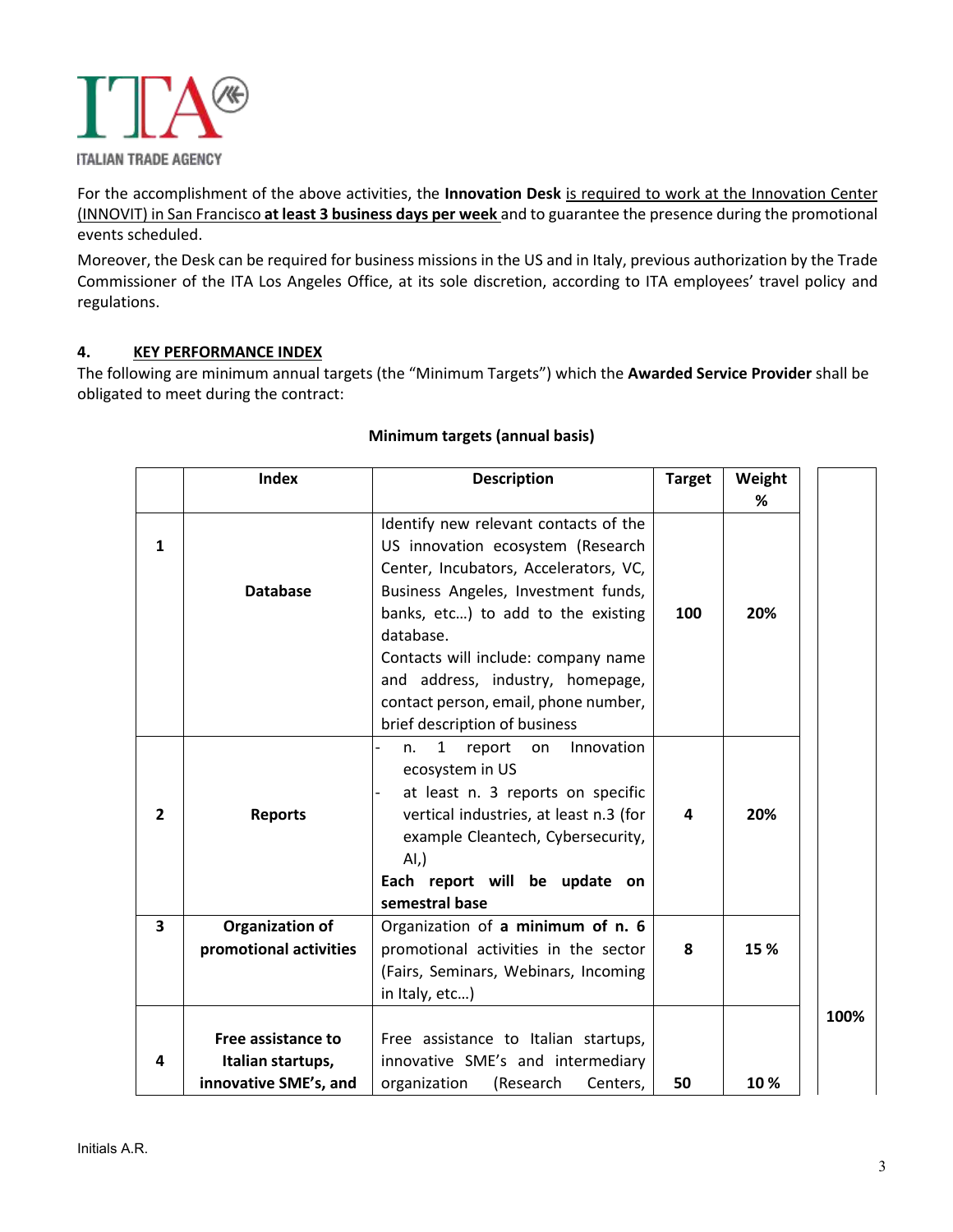

|   | intermediary                                                                                                                                          | Universities, etc), interested<br>in                                                                                                                                                                         |     |     |
|---|-------------------------------------------------------------------------------------------------------------------------------------------------------|--------------------------------------------------------------------------------------------------------------------------------------------------------------------------------------------------------------|-----|-----|
|   | organization (Research                                                                                                                                | approaching the US market.                                                                                                                                                                                   |     |     |
|   | <b>Centers, Universities,</b>                                                                                                                         |                                                                                                                                                                                                              |     |     |
|   | $etc$ )                                                                                                                                               |                                                                                                                                                                                                              |     |     |
| 5 | Paid assistance to<br>Italian startups,<br>innovative SME's and<br>intermediary<br>organization (Research<br><b>Centers, Universities,</b><br>$etc$ ) | Paid assistance to Italian startups,<br>innovative SME's and intermediary<br>organization (Research<br>Centers,<br>Universities, etc, interested in<br>approaching the US market for<br>personalized service | 3   | 15% |
| 6 | Free and/or paid<br>assistance to American<br><b>Companies</b>                                                                                        | and/or<br>paid<br>Free<br>assistance<br>to<br>American counterparts interested in<br>creating a partnership or in investing<br>Italian startup or<br>innovative<br>in.<br>companies.                         | 10  | 10% |
|   | <b>News</b>                                                                                                                                           | publication<br>of<br>Identification<br>and<br>relevant news regarding the trends of<br>the US Innovation ecosystem US                                                                                        | 100 | 10% |

#### **5. COMPANY PROFILE AND APPOINTED INNOVATION DESK REQUIREMENTS**

The **candidate company** shall meet the following eligible requirements:

- a) be based and registered in the United States of America
- b) hold extensive experience (minimum 3 years) in the Innovation Sector
- c) have an in-depth understanding of the US and Italy Innovation ecosystem

### The candidate to be **Appointed as Innovation Desk** shall possess:

- a relevant degree in one or more of the following disciplines: Economics, Engineering, Computer Science, and any other relevant degree related to this assignment
- an extensive career background in the Innovation sector
- an in-depth understanding of the US Innovation ecosystem
- a deep knowledge of the Italian Innovation ecosystem, with preferential previous experience with Italian public bodies in charge of internationalization
- outstanding communication skills and work ethic, with attention to detail
- proficiency in English. Advanced level in Italian will be a plus
- good working knowledge of the Microsoft Office package (excel, Power Point, Word)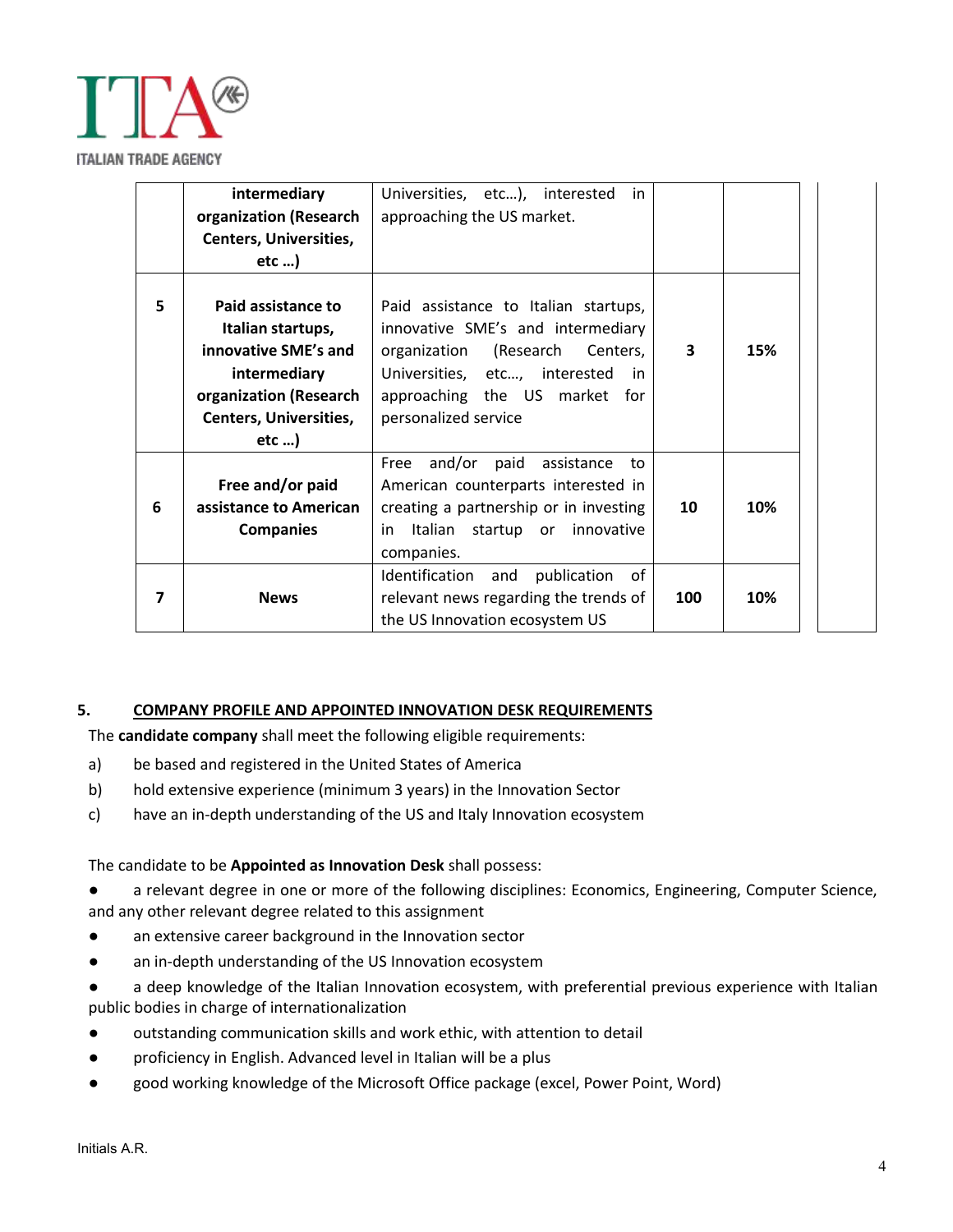

# **6. CONTRACT TERMINATION CLAUSES**

a) Failure by the **Awarded Service Provider** to reach, within six months of the commencement date of the Contract, at least 30% of each of the Minimum Targets relating to the target above mentioned will entitle ITA to automatically terminate the Contract.

In the event ITA elects to terminate the Contract as a result of the Awarded Service Provider's failure to meet at least 30% of each of the Minimum Targets within six months of the commencement date of the Contract, ITA will not be liable for any further payments that otherwise may be due and owing under the Contract.

b) In the event the designated **Innovation Desk** is temporarily unable to serve for any reason whatsoever (illness, family leave, vacations or other reason) or is no longer available to cover the above position, the **Awarded Service Provider** must promptly notify ITA, in advance, of the name and curriculum vitae of a replacement. ITA at its sole discretion, may or may not accept the replacement. Should the company awarded the service not be able to indicate another acceptable substitute, ITA shall be entitled to terminate the contract, without any obligation to pay the supplier any further compensation.

c) In the event the designated **Innovation Desk** does not guarantee its presence at the Innovation Center in San Francisco for at least 3 business days a week and during the promotional events scheduled, ITA shall be entitled to terminate the contract, without any obligation to pay the supplier any further compensation.

# **7. BUDGET OF THE CONTRACT**

The maximum budget allocated for this project is USD **155,000.00** (one hundred and fifty-five thousand dollars), **for a 12 month contract,** equal to Euro **135.501,36** at the official Bank of Italy exchange rate of February 10, 2022 of USD/Euro 1.14.39.

**This budget is inclusive of all fees and expenses and as well as any associated costs or expenses to achieve the aforementioned goals or develop the required deliverables.**

**The economic offer that the bidders shall present for the Contract (the "Price") shall be no more than** USD **155,000.00** (one hundred and fifty-five thousand dollars) **inclusive of all taxes and duties.**

The Price is also inclusive of any disbursements, including but not limited to taxi and public transportation fees incurred for meetings, mobile and international calls, internet access, and business meals.

Should any other out-of-pocket expenses be required to perform the activities required of the Awarded Service Provider under the Contract, both ITA and the **Awarded Service Provider**, prior to such expense being incurred, shall mutually agree upon them, according to any applicable then-current ITA administrative regulations.

**Expenses** related to business missions in the US or Italy will be authorized only by the ITA Trade Commissioner of Los Angeles Office, at its sole discretion, and according to current ITA employees' travel policy and regulations. These expenses will be covered by ITA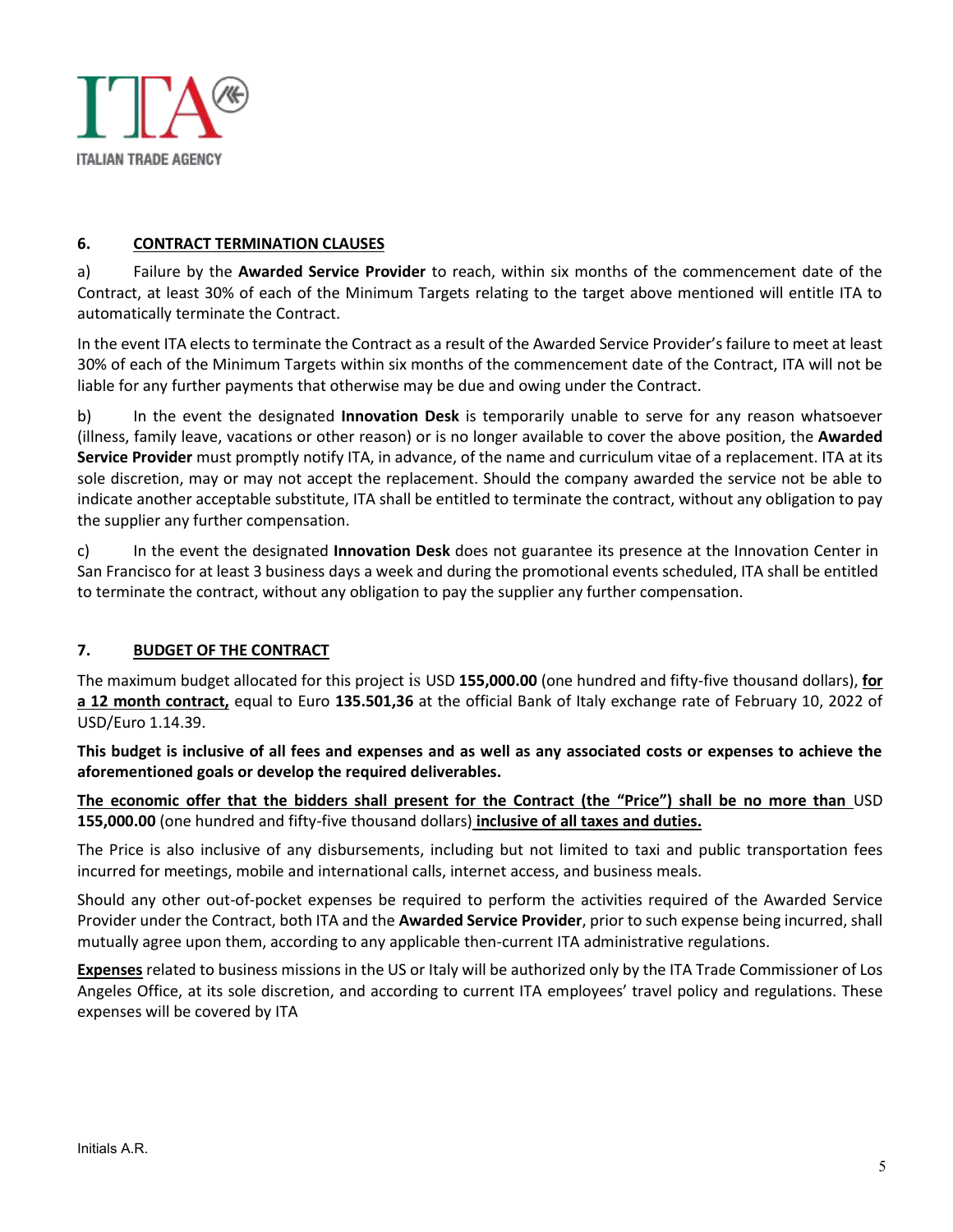

**ITALIAN TRADE AGENCY** 

# **8. DURATION OF THE CONTRACT**

The duration of the contract (the "Contract") is **12 months**, effective from the day on which it is signed.

The Contract will automatically terminate on its expiration date, without any notification between the parties. There will be no tacit renewal of the Contract.

Any extension will be limited to those instances in which additional time is required to identify a new service provider for future contracts, and ITA, in its sole and absolute discretion, requests the Awarded Service Provider to extend the Contract. In such a case, the Awarded Service Provider will be obliged to perform the Services provided for in the Contract, for any such extension period, on terms and conditions no less favorable to ITA than are contained in the Contract. In the event ITA requests such an extension, the Awarded Service Provider may elect to extend or not, in its discretion.

#### **9. SUBMISSION REQUIREMENTS AND DEADLINE**

According to Italian law, and under penalty of exclusion, the offer should include the following three parts:

- Envelope A Administrative documentation
- Envelope B Technical Offer
- Envelope C Economic Offer

Please note that failure to seal envelopes "A", "B" and "C" inserted in the Main envelope, as well as their lack of integrity such as to compromise confidentiality, **are causes of exclusion from the tender**.

#### **9.1 - ENVELOPE "A"**

#### **Prepare and mark as ADMINISTRATIVE DOCUMENTATION + Company's name and BID's object - including:**

- 1. This IFB signed on each page and duly signed for acceptance.
- 2. Report on the company's overall experience and knowledge in the Innovation sector (US and Italy)
- 3. Any evidence of financial and organizational capacity consistent with the services required by this bid (for example a bank letter).
- 4. **Annex 1** "Requirements" for Procurement Procedures under the European Union Threshold duly filled in, dated, signed and notarized along with a photocopy of the signer's valid ID (State issued driver's license or ID or Passport).

*Any incomplete, irregular or incorrect contents in envelope A "Administrative Documentation" will be ascertained and notified to the offering company. Pursuant to Art. 83, Par. 9 of Legislative Decree no. 50/2016, the offering company with an incomplete application, will be given an opportunity to cure*.

#### **Do not make any reference to costs in the Envelope A.**

#### **9.2 - ENVELOPE "B"**

#### **Prepare and mark as "TECHNICAL OFFER" + Company's Name and Bid's tender, including:**

The technical offer shall contain, under penalty of exclusion, the following documents:

a) Technical report of the services offered, according to the art. 3 and 4. The report must contain a technical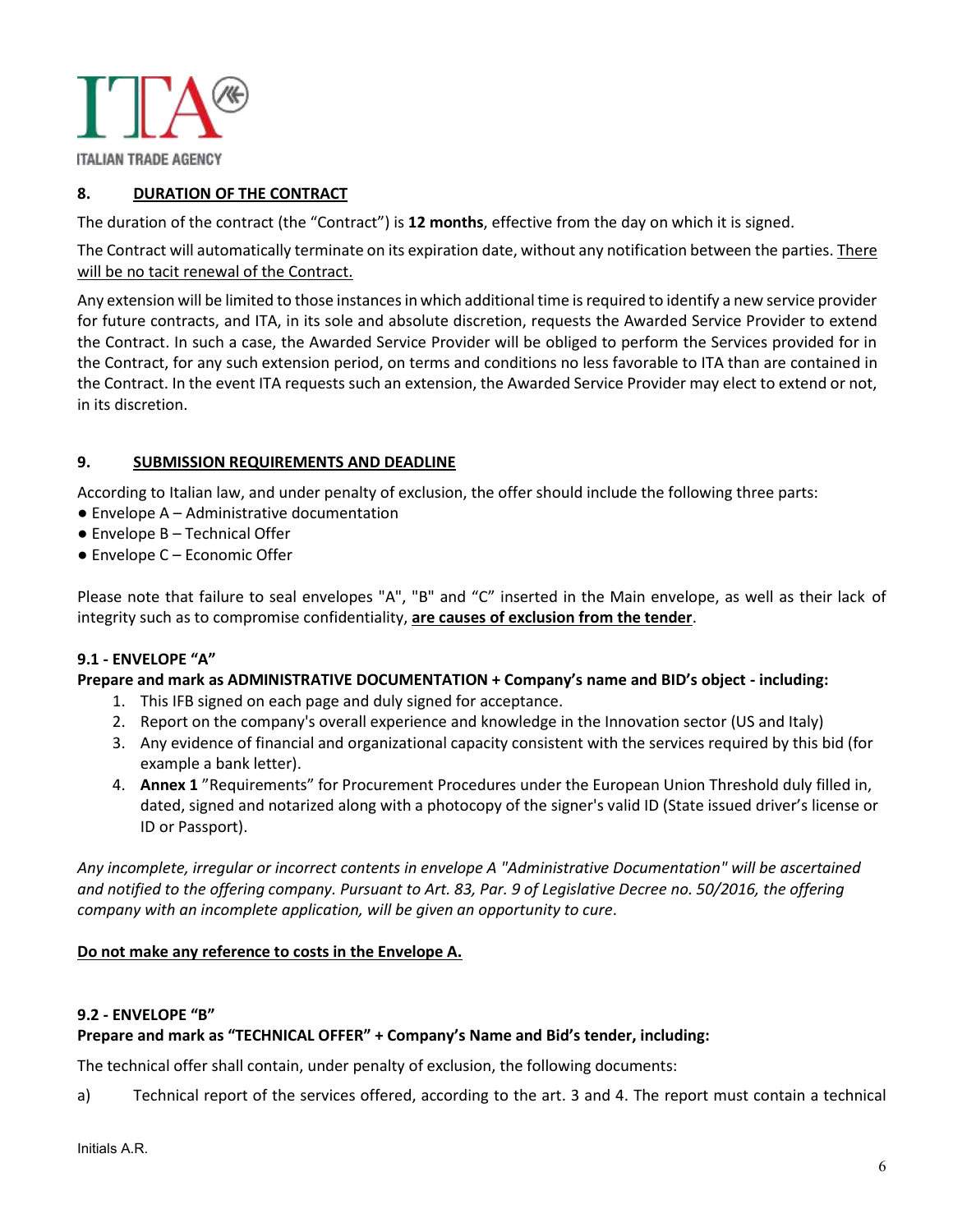

and organizational proposal explaining the activities to be implemented and the method to be adopted for services These expenses will be covered by ITA.

b) Curriculum vitae, duly dated and signed, of the person to be appointed as the **Innovation Desk**.

The Technical Offer must be numbered on each page and signed on the last page, with the full, legible name of the legal representative. The Technical offer shall not exceed 10 (ten) pages in total.

# **Do not make any reference to costs in the Envelope B.**

#### **9.3 - ENVELOPE "C"**

#### **Prepare and mark as "ECONOMIC OFFER" + Company's name and Bid's tender, including:**

- The Economic Offer shall be completed in accordance with the template at **Annex 2** attached.
- The Economic Offer shall be expressed clearly in numbers and letters and signed by the agent/representative/director/manager of the bidder.

#### **Please consider that:**

- Price Information must be indicated ONLY in the Envelope "C" ECONOMIC OFFER"
- If a discrepancy is found between the proposal indicated in numbers and the one indicated in letters, the lower amount will be taken into consideration.
- Multiple option proposals cannot be taken into consideration.

# **9.4 Prepare all the above THREE ENVELOPES closed and sealed separately and place them in a SINGLE MAIN ENVELOPE marked outside as follows:**

- **Complete information of the competing economic operator** (Company name, TAX ID number, and complete address), including telephone and email, where all subsequent notices shall be sent.
- **CONFIDENTIAL - DO NOT OPEN – BID DOCUMENTS – INNOVATION DESK SAN FRANCISCO - INNOVIT - CIG 9100464477**
- **Attention: Alessandra Rainaldi - Trade Commissioner**
- **Addressed to: ITALIAN TRADE AGENCY – LOS ANGELES OFFICE, 1900 Avenue of the Stars, Suite 350, Los Angeles, CA 90067- USA**

#### **9.5 DEADLINE**

The MAIN ENVELOPE must be sealed and sent, only by Mail or express courier (not hand delivery) and must be received by ITA - Los Angeles Office, **within February 28 th, 2022 at 12 (noon) (PST)**, exclusively at the address indicated above.

- $\triangleright$  The timely delivery of the envelope is at the sole risk of the senders, and ITA assumes no responsibility if they are not received by the deadline or are not intact. No compensation or reimbursement of expenses is due to the economic operators for the presentation of the offer.
- $\triangleright$  It should be noted that "sealing" is to be understood as an airtight seal bearing any sign or imprint, affixed to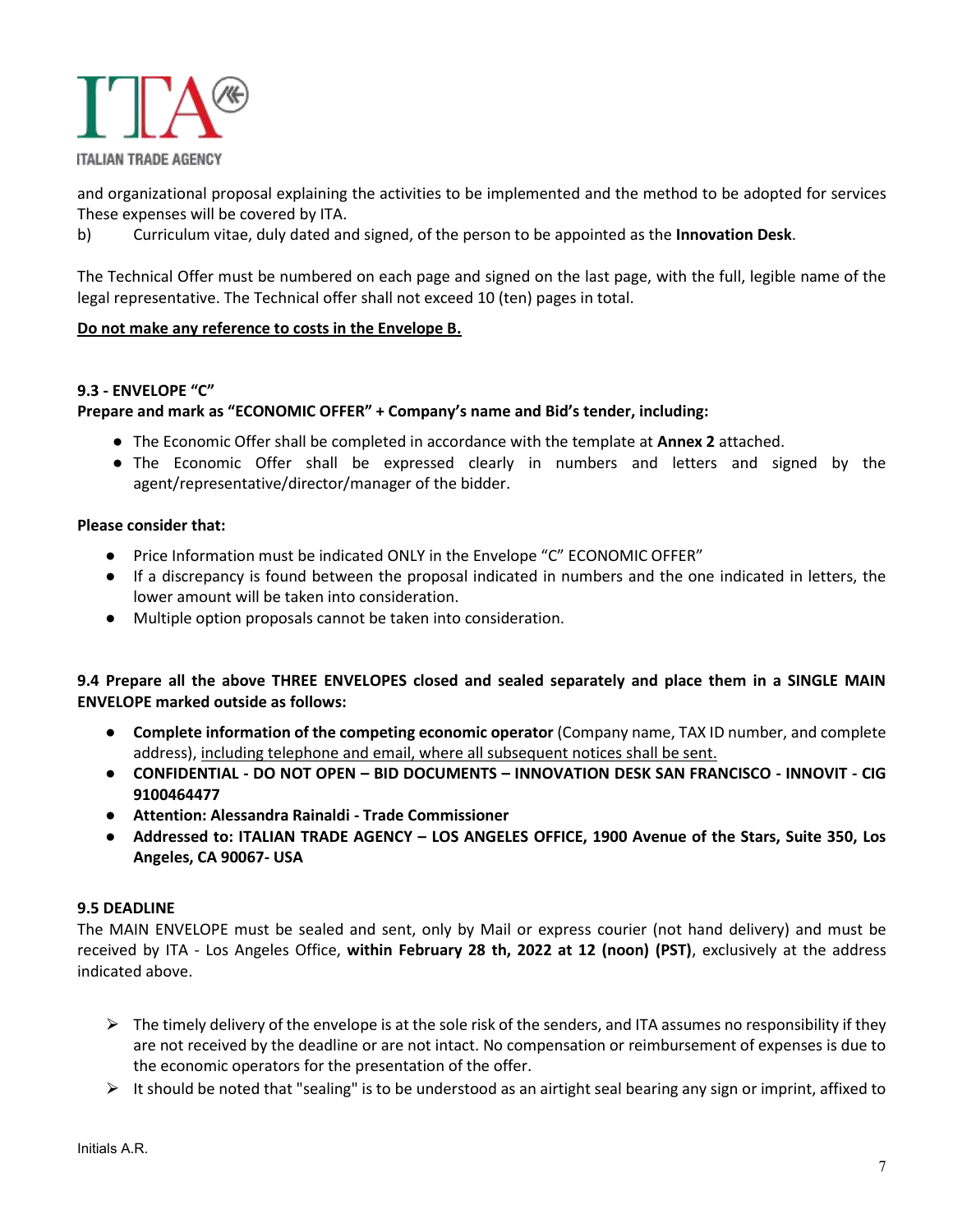

plastic material such as a glued strip or sealing wax, such as to seal the envelope and envelopes, attest to the authenticity of the original seal coming from the sender, and guarantee the integrity and non-tampering of the envelope and envelopes.

#### **9.6 EXCLUSIONS CLAUSES**

#### **No offers shall be accepted and therefore will be excluded from the tender process if:**

- Received after the deadline or have been presented in a form other than that indicated above;
- Conditional or if they do not clearly accept the conditions required, create misunderstandings as to the contractor's willingness to adhere fully to the said conditions or the indication of the cost.
- Incomplete, even if mailed within the stated deadline. An offer is deemed to be incomplete if a bidder does not accept all the terms of this IFB.
- There are multiple offers. Each bidder must participate by submitting a single bid.

#### Receipt of these bid documents does not imply satisfaction of the bidding requirements

#### **10. SELECTION CRITERIA**

The contract will be awarded through a negotiated procedure pursuant to art. 7 par. 2 letter b and art. 11 of Decree of the Ministry of Foreign Affairs 192 of November 2, 2017.

ITA has the authority not to award the contract, if it deems it appropriate to exercise the right of self-protection and if it finds that the bids received do not comply with the technical and financial contents set forth herein.

Bidding firms will be selected based on the most convenient economic offer criteria, with a procedure awarding a total maximum score of 100 points to the offers according to the following chart:

#### **A) QUALITY OF THE TECHNICAL OFFER – MAX 70 POINTS TOTAL SCORE, ACCORDING TO THE FOLLOWING EVALUATION CRITERIA:**

|    | Criteria                                                                     | <b>MAX Score (70</b><br>points total) |
|----|------------------------------------------------------------------------------|---------------------------------------|
|    | Proven track record of multiple years of experience in the innovation sector | 20                                    |
| 2) | Technical report of the services offered, according to the art. 3 and 4      | 20                                    |
| 3) | Professional background of the project manager dedicated to the desk         | 30                                    |

The score for the technical offer will be calculated by multiplying the average of the votes expressed on a scale from 0 to 1 (see table below) by the maximum score that can be attributed (maximum 70 points).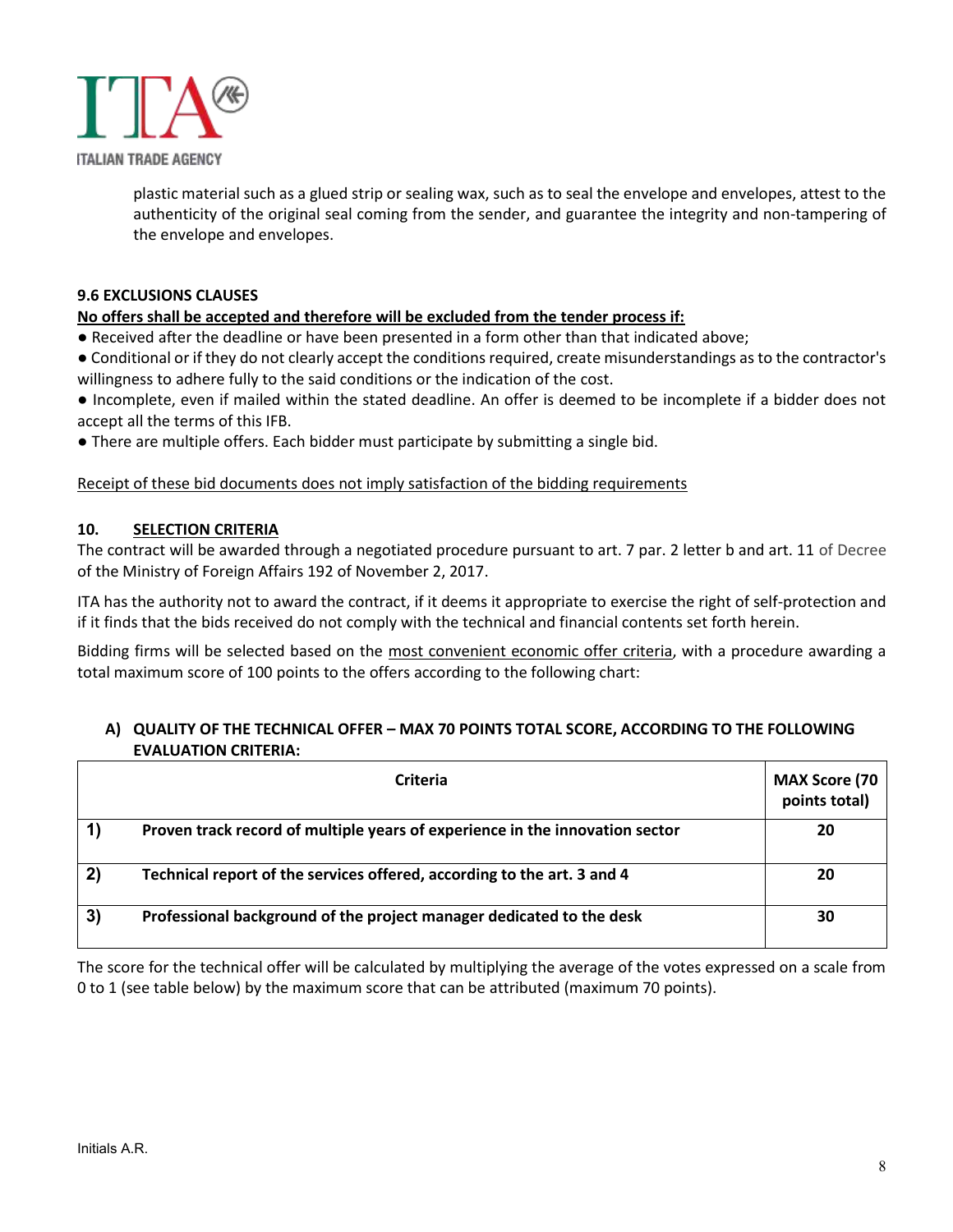

#### **CONVERSION TABLE**

#### **QUALITATIVE EVALUATION ON THE ABOVE PARAMETERS CORRESPONDING NUMERICAL VOTE**

| <b>Excellent</b>  | 1.00 |
|-------------------|------|
| Very good         | 0.90 |
| Good              | 0.80 |
| <b>Sufficient</b> | 0.65 |
| <b>Modest</b>     | 0.55 |
| Inadequate        | 0    |

The evaluating commission, having completed the attribution of the coefficients to the qualitative elements, will proceed, in relation to each offer, to calculate the score after applying the following formula indicated as the aggregative-compensating method in paragraph VI, no. 1 of the Italian ANAC guidelines n. 2/2016.

#### **The score is given by the following formula:**

**Pi = Σn [Wi \* Vai]**

#### **Where:**

Pi = score of the *i-th* offer;

n = total number of requirements

Wi = weight or score attributed to requirement (i);

Vai = coefficient of performance of the offer (a) with respect to the requirement (i) variable between zero and one.

#### **B) ECONOMIC OFFER (MONTHLY PRICE)– MAX 30 POINTS TOTAL SCORE**

Only bids that discount off the maximum price of USD **155,000.00** (one hundred and fifty-five thousand dollars) yearly will be considered.

As for the economic offer, a coefficient, variable from zero to one, is attributed to the economic element, calculated using the formula of the linear interpolation:

#### **Ci = Ra / Rmax**

#### **Where:**

Ci = coefficient attributed to the i-th competitor; Ra = percentage reduction of the offer of the i-th competitor; Rmax = percentage reduction of the cheapest offer.

#### **In practical terms:**

The score of the economic offer will then be calculated by multiplying the maximum attributable score (20 points) by the coefficient "Ci" obtained by the individual candidate.

**Abnormally low bids Low tenders are considered 'abnormal' if the scores relating to the price and to the other elements being assessed are both at least equal to or higher than four fifths of the maximum score that can be attributed. Should this condition occur, ITA shall carry out the necessary checks as provided for by the Italian Procurement Code.**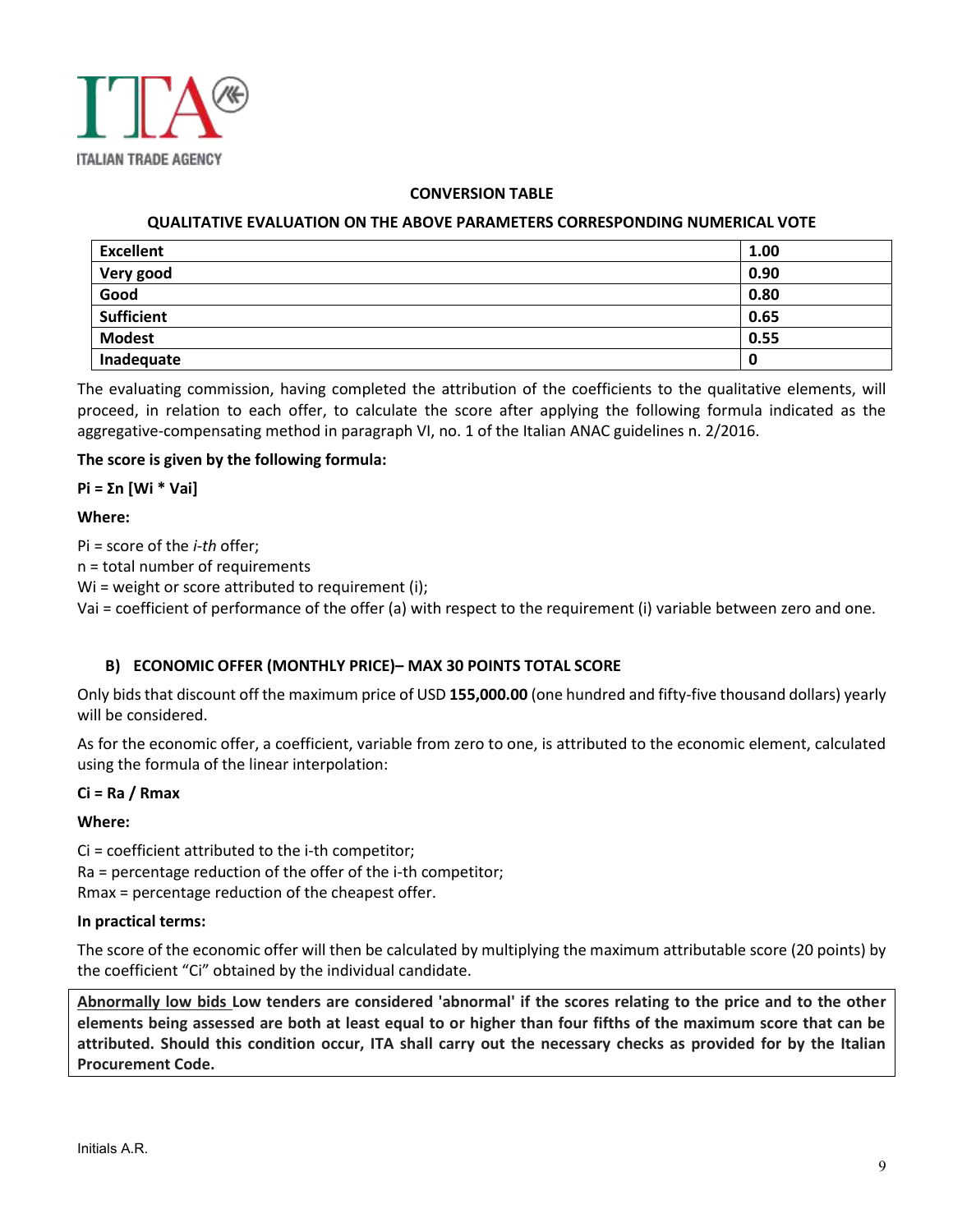

**ITALIAN TRADE AGENCY** 

#### **11. EVALUATION PROCESS AND AWARDING PROCEDURE**

The calendar for the opening of the envelopes will be the following:

- **Public Session, March 1st, 2022, at 11:00 am:** opening of the offers.

**Due to the current restrictions related to the COVID19 pandemic, the public session attendance of the bidding companies will be granted through a video meeting Google Meet link. The link and more details will be communicated, via email to the email address provided for communications.** 

It will be ascertained whether the envelopes contain envelope A "Administrative Documentation", envelope B "Technical Offer" and envelope C "Economic Offer".

During the same session, the content of envelope A "Administrative Documentation" will be checked and reviewed. Any incomplete, irregular or incorrect contents in envelope A "Administrative Documentation" will be ascertained and notified to the applicable bidder.

The applicable bidder will be given a reasonable period of time - not exceeding 10 days – for making, integrating or regularizing the required declarations, indicating the content and the persons who are called to provide them. In the event that the documents or declarations submitted by the bidder are not fully compliant with the request, ITA may ask for further explanation or clarification, by establishing a mandatory deadline under penalty of exclusion.

In the event that the deadline lapses without full compliance by the bidder, ICE shall proceed to the exclusion of the bidder from the procedure.

The bidder, if necessary, may be required to provide clarifications on the contents of certificates, documents and declarations submitted.

In case the administrative documentation complies with the requirements of the tender, **the Commission will proceed with the opening of envelope B "Technical Offer**", to verify its compliance with the requirements of the tender.

After opening the administrative envelopes, **the Committee, in a restricted session, will review and evaluate the content of Envelope B "Technical Offer". Participating economic operators will not be allowed to attend this session.** 

Any Technical Offer not in line with the requirements set forth by Articles 3 and 5 shall disqualify the bidder from the tender.

The Selection Committee consists of members appointed by the Trade Commissioner of ITA Los Angeles Office, who is the sole person in-charge of the administrative procedures related to the ITA Los Angeles office general activities. The Selection Committee will decide at its discretion and without right of appeal.

The Committee will meet in one or more closed sessions to review and evaluate the content of envelope "B – Technical Offer", assigning a score to each item up to a total of 70. Bidders that fail to reach at least a total of 35 will not be admitted to the third phase concerning the evaluation of the Economic Offer.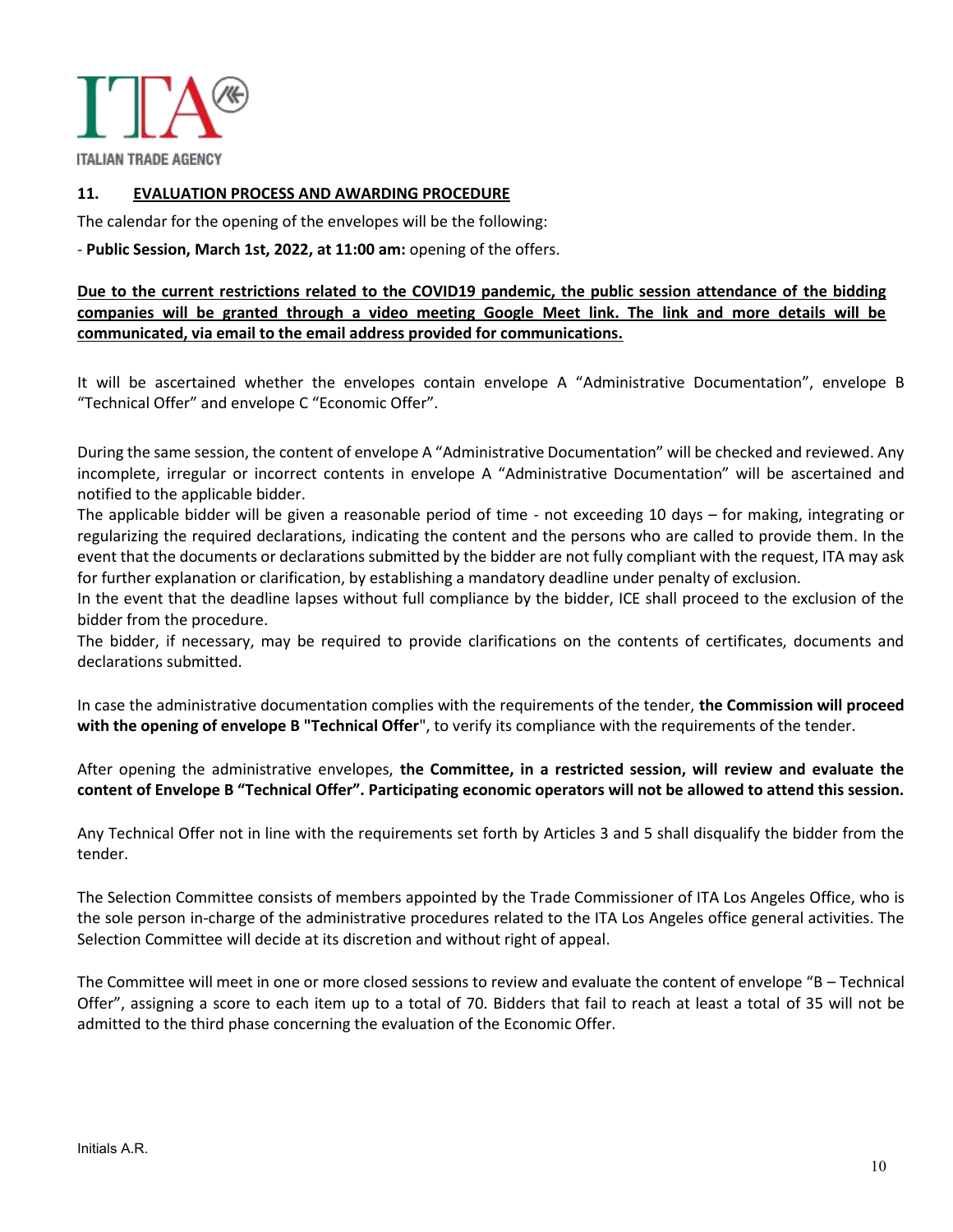

The Committee will meet again in the next public session, as follows:

- **Public Session, date to be defined and communicated by email:** opening and checking of envelope C "Economic Offer". A score will be assigned to each bid and results will be put on record.

The bidder with the highest overall score (which is the sum of all partial scores based on each criterion) will be the successful bidder.

At the end of the session, after opening all the "Economic Offer" bids, a final list will be compiled and the provisional winning company declared, subject to the submission of all requested documentation.

ITA will formally communicate the result of the tender to the successful bidder, asking them to provide: the documentation proving compliance with the established requirements to participate in the bid; and the documentation that is necessary to sign the Contract.

**Notice:** The Contracting Authority has the authority to award the contract even if only one bid has been submitted, provided it is deemed valid and worth accepting. Moreover, ITA has the authority not to award the contract, if it deems it appropriate to exercise the right of self-protection and if it finds that the bids received do not comply with the technical and financial contents set forth herein. In the event of a tie, the companies with identical scores will be called for a draw in open session. No compensation or reimbursement of expenses will accrue to the invited bidder because of the submission of the bid.

# **12. SECURITY DEPOSIT**

The **Awarded Service Provider** of the bid **must submit a performance surety bond or a non-transferable cashier's check** that amounts to 10% of the contract value before signing the agreement. The expenses to obtain the performance surety bond shall be the responsibility of the bidder.

The performance surety bond or a non-transferable cashier's check, whichever you choose, must be issued in favor of: **Italian Trade Agency, Los Angeles Office, 1900 Avenue if the Stars, Suite 350, Los Angeles, CA, 90067.** 

#### **Submitting a security deposit is mandatory**.

The down payment Contractor already disbursed (according to the IFB) even if in the form of a security bond shall be returned after conclusion of the contractual obligations and after ITA Office confirmation that the company has duly provided the services in accordance with the contract.

#### **13. NO SUBCONTRACTS OR TRANSFER OF SERVICES**

It is expressly forbidden to resort to subcontracts, in consideration of the particular nature of the services, which need a trustworthy interlocutor.

#### **14. SIGNING OF THE CONTRACT**

The signing of the contract will take place after the official notification and after receiving the requested security deposit (see Art.14) within the maximum time limit of 10 days.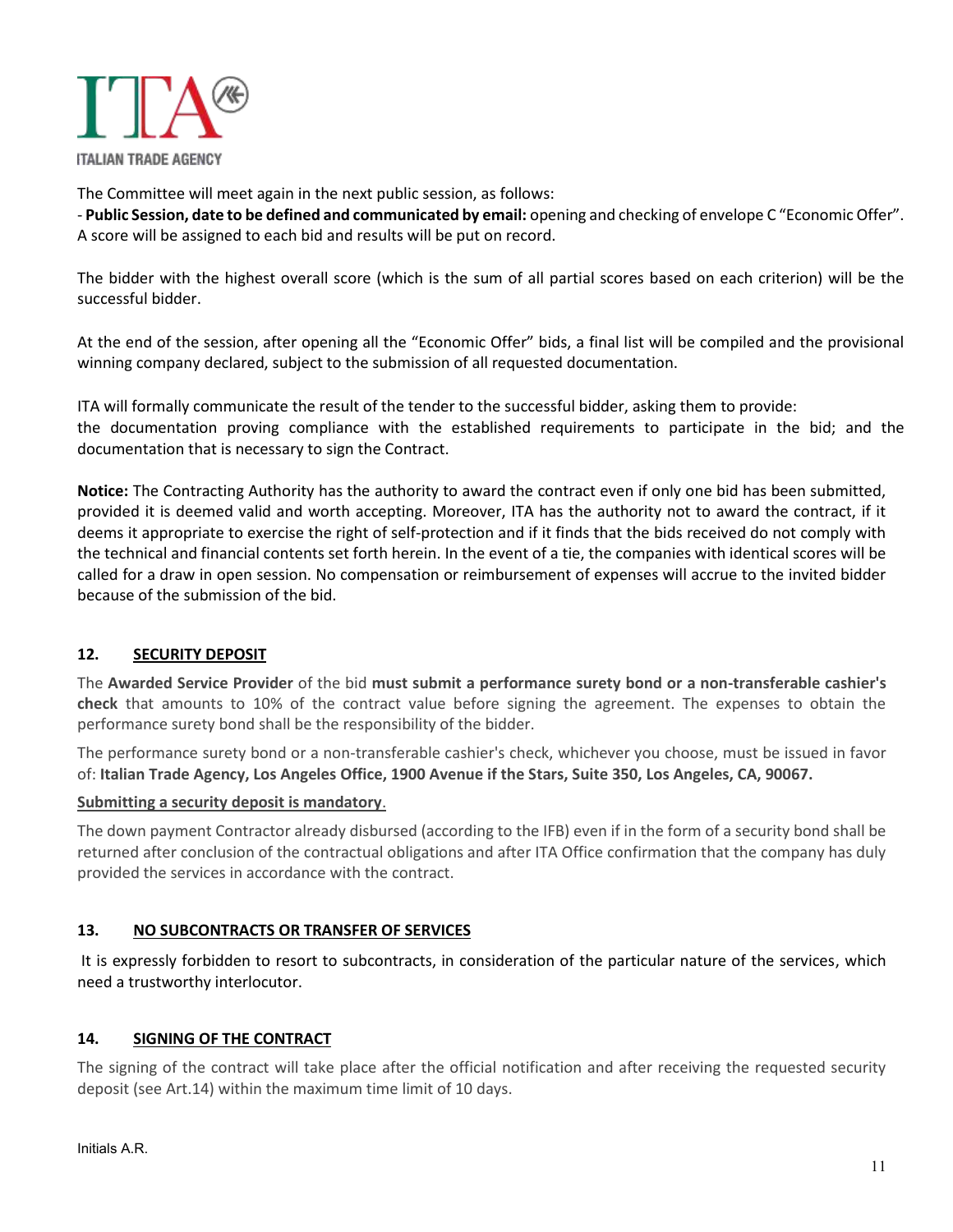

IMPORTANT: in case your company is chosen to provide the service, it will be required to register in the ITA's Vendor list (see more details at the following link Business Vendor Registration)

# **15. TERMS OF PAYMENT**

The total price of the service will be paid to the **Awarded Service Provider** in the following ways:

a) 20% of the total will be paid as a down payment after the sign of the contract.

b) The remaining 80% will be paid divided into 4 quarterly installments. Each installment will be paid following the delivery of a report on the activities carried out upon issue of an original invoice.

The above mentioned payments will be paid upon receipt of an original invoice made payable to ITA - Italian Trade Commission - Los Angeles Office, 1900 Avenue of the Stars, Suite 350 Street, 90067 Los Angeles (CA). All information required to execute ACH transfers must be included with each invoice and/or communicated to ITA.

# **Please note that our office is part of the official Mission of Italy to the United States and is exempt from paying taxes on purchases over \$325.00.**

Further instructions regarding billing will be included in our contract letter to the awarded firm. It is understood that payment terms will not apply in the event of default (and subsequent penalties) during the performance of services by the awarded firm. In such a case, payment terms will be applied from the date the problem is resolved and after ascertaining the absence of penalties.

# **16. PENALTY**

If, at the end of the contract, 100% of the total assigned target has not been achieved, the Awarded Service Provider will be charged a penalty equal to 10% of the total Service Price.

# **17. COMPETENT JURISDICTION**

In case of dispute between the Italian Trade Commission and the Service Provider, the Court of Law of California will be the competent jurisdiction.

#### **18. REFERRAL RULES**

For all other terms and conditions not regulated herein, please refer to the provisions of Ministerial Decree 192/2017; the civil law governing the conclusion of the contract and the execution phase shall be determined in accordance with the applicable rules of private international law

#### **19. PRIVACY**

Based on article 13, paragraph 1, of Legislative Decree 196/2003, in relation to the proceedings started for purpose of the tender, please be informed that:

The Purpose for which the data is being collected and the modalities for their processing are limited expressly to the tender selection procedures being conducted by the principal (ITA)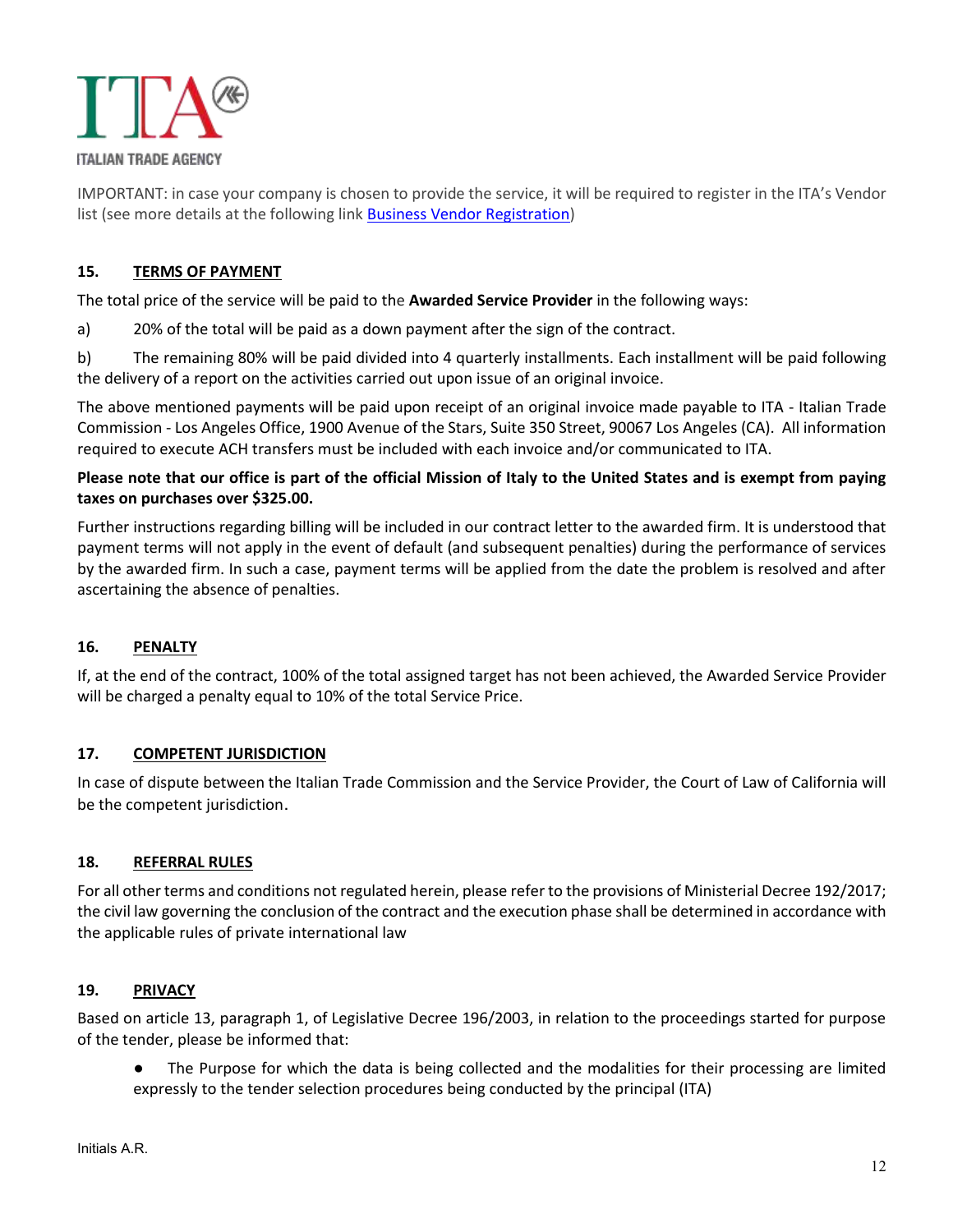

The submission of such data is deemed as due by the bidder, to the extent that, if the bidder intends to participate in the public tender, it is necessary to submit the required documentation pursuant to the laws currently in force; the consequence of a refusal will determine exclusion of the relevant bidder from the tender or forfeiture to obtain a possible award;

● The following are the individuals entitled to receive the submitted data: 1) personnel of the principal and all subjects involved in the tender proceeding, 2) those participating in the Bid if such tender takes place in public session, 3) any other subject having interest or submitting a formal request pursuant to Law 241/1990;

- The rights of the interested subject are indicated in articles from 7 to 10 of Lgs. Decree 196/2003;
- The subject collecting the data is ITA.

The only subject in charge of the proceeding is the RUP (Responsabile Unico del Procedimento) Mrs. Alessandra Rainaldi - Trade Commissioner – Italian Trade Agency Los Angeles Office.

# **The bidding process is governed under Art. 7, Par. 2, Lett. b of Decree of the Ministry of Foreign Affairs 192 of November 2, 2017.**

ITA is an agency of the Government of the Republic of Italy. The interpretation of all of the foregoing terms and conditions shall be made by ITA in its sole discretion. Such interpretation shall be final and binding upon all bidders.

*Notwithstanding the above, please note that ITA, as a foreign governmental entity with full diplomatic and immunity status, maintains power to irrevocably withdraw the present invitation to bid and/or therefore annul the awarding procedure for any reason and at any point in time without incurring in any liability under any circumstances. In submitting an offer to the current bid, you understand and expressly agree to waive any claim, legal action, and/or remedy based in law or equity that you may have at the time ITA decides or is forced to withdraw and therefore annul the awarding procedure.* 

# **20. RULES OF CONDUCT OF THE AGENCY AND/OR STAFF OF THE AGENCY**

In the execution of the contract, the awarded company undertakes to fully respect the Code of Conduct adopted by ITA with respect to the provisions of Presidential Decree 62/2013 approved by the Board of Director by resolution no. 547/21 of 23 February 2021.

The Code of Conduct is available on the website https://www.ice.it/it at the section "Amministrazione Trasparente" (Transparent Administration) — "Disposizioni generali" (General provisions) — "Atti generali" (Acts of general application) "Code of Conduct".

For any breach of obligations under the code, if the same in considered serious, ITA will have the option to terminate the contract.

By signing you agree to the terms outlined in this document and, to the best of your knowledge, affirm that you have not retained or engaged professionally anyone who has ceased his or her employment with the Italian Trade Agency within the last three years and whom had occupied a management role in said organization or had been delegated management powers to execute contracts or other commercial transactions on behalf of the said organization.